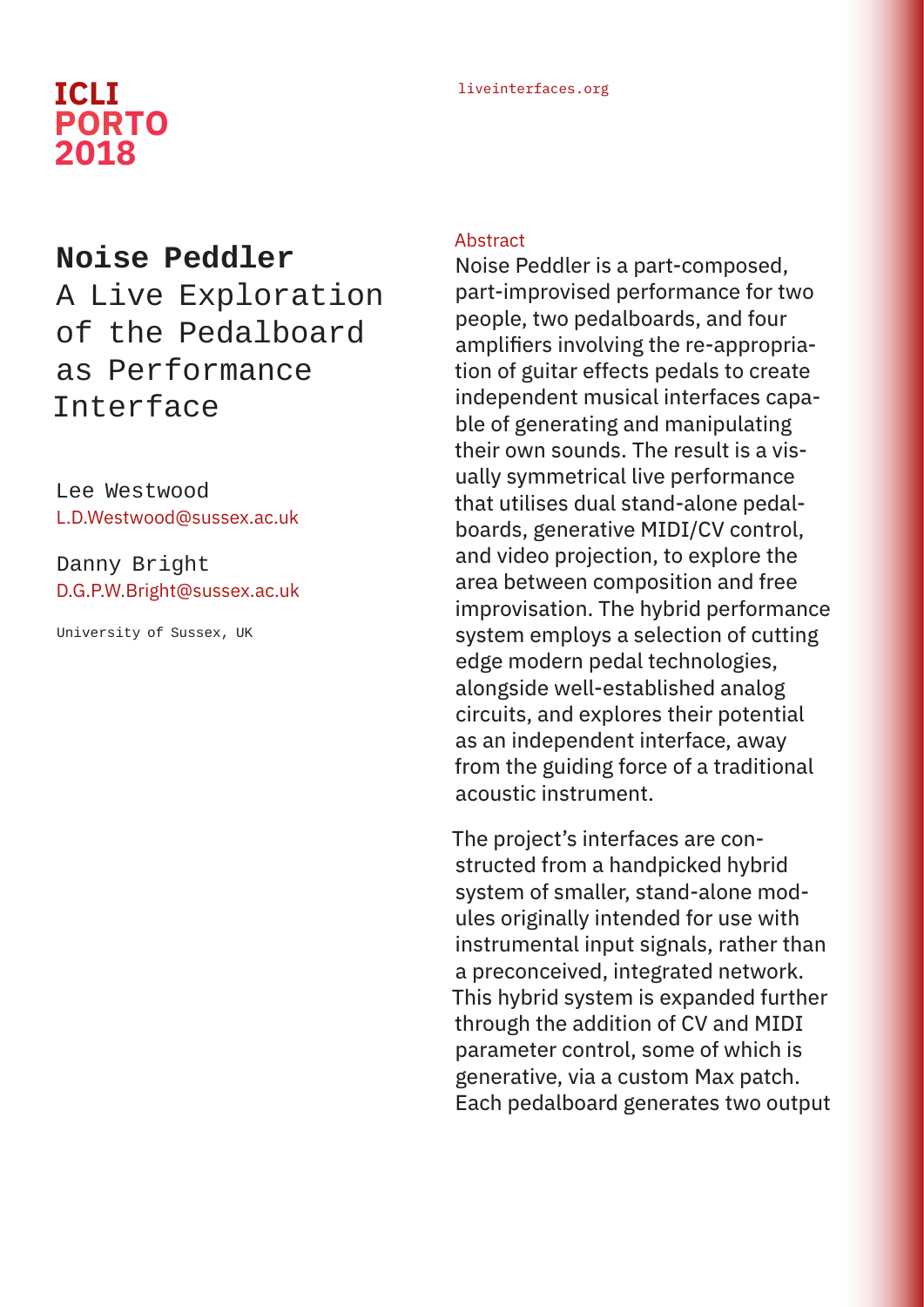streams, which are directed into four guitar amplifiers, allowing the performers to create varied textures across a spectrum of simple-complex spatialised soundworlds.

The past decade has found expanding functionality blurring the boundary between pedals and modular synthesis, with CV in/out, MIDI control, effects/feedback loops, and programmable automation of parameters becoming commonplace amongst the more forward-thinking exponents. The proposed performance builds on a number of areas of current and historical practice – especially the intersection between popular and experimental electric guitar performance, and contemporary sound art/experimental performance. It seeks to explore what role the pedal, and pedalboard, plays within these areas of practice, and how it can be considered as a performance interface in its own right. The work draws influence from early proponents such as Jimi Hendrix, who developed and deployed what could be considered a performer/instrument/pedal/amplifier based cybernetic feedback system (van Veen, 2016: 76) to create soundworlds and textures beyond the capability of the instrument alone. In many cases these sonic textures were entirely dependent on the combination of the individual pedal circuits into a chain (for example, 'Machine Gun' from Band of Gypsies (Hendrix, 1970) at

3:59 and 'Star Spangled Banner' at Woodstock (Hendrix, 1970)). A more contemporary example is composer/ performer Zeno Baldi (Baldi, 2017), whose work often utilises guitar pedals to create intricate sonic textures in both experimental performance settings and contemporary classical composition.